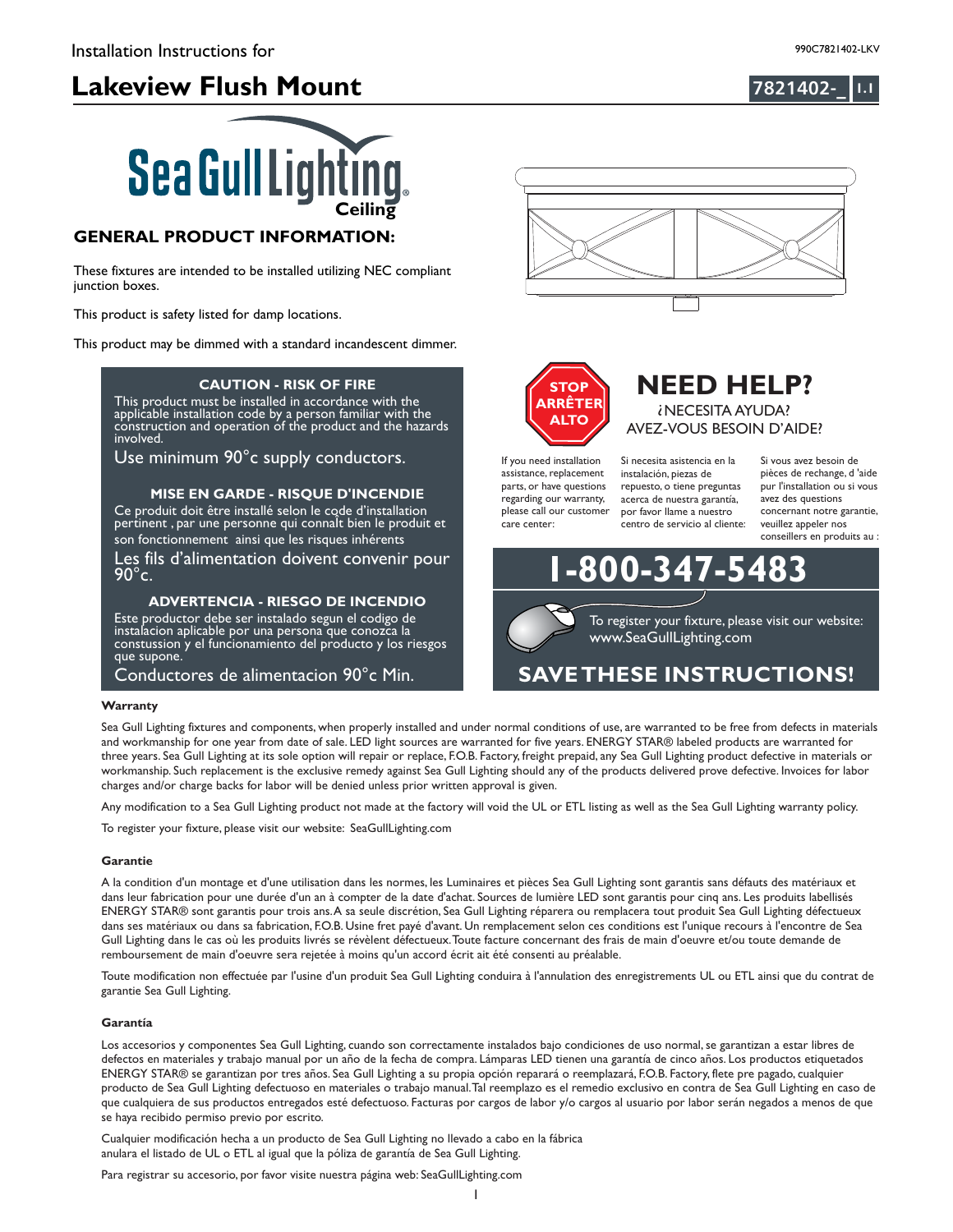### **Install the Fixture**



- Secure the mounting plate to the electrical box with two mounting plate screws. **1**
- Connect the fixture to a suitable ground in accordance to local electrical codes. **2**
- Connect the white fixture wire to the neutral power line wire with a wire nut. **3**
- Connect the black fixture wire to the hot power line wire with a wire nut. **4**
- Align the key slots on the fixture base to the mounting plate screws, place the fixture base onto the mounting plate, and secure it by rotating it to the narrow portion of the keyed slot. **5**
- Screw the threaded nipple to the bottom of the fixture base. **6**
- Screw the lamps into the sockets. **7**
- Place the shade and washer onto the threaded nipple and secure them in place by tightening the finial. **8**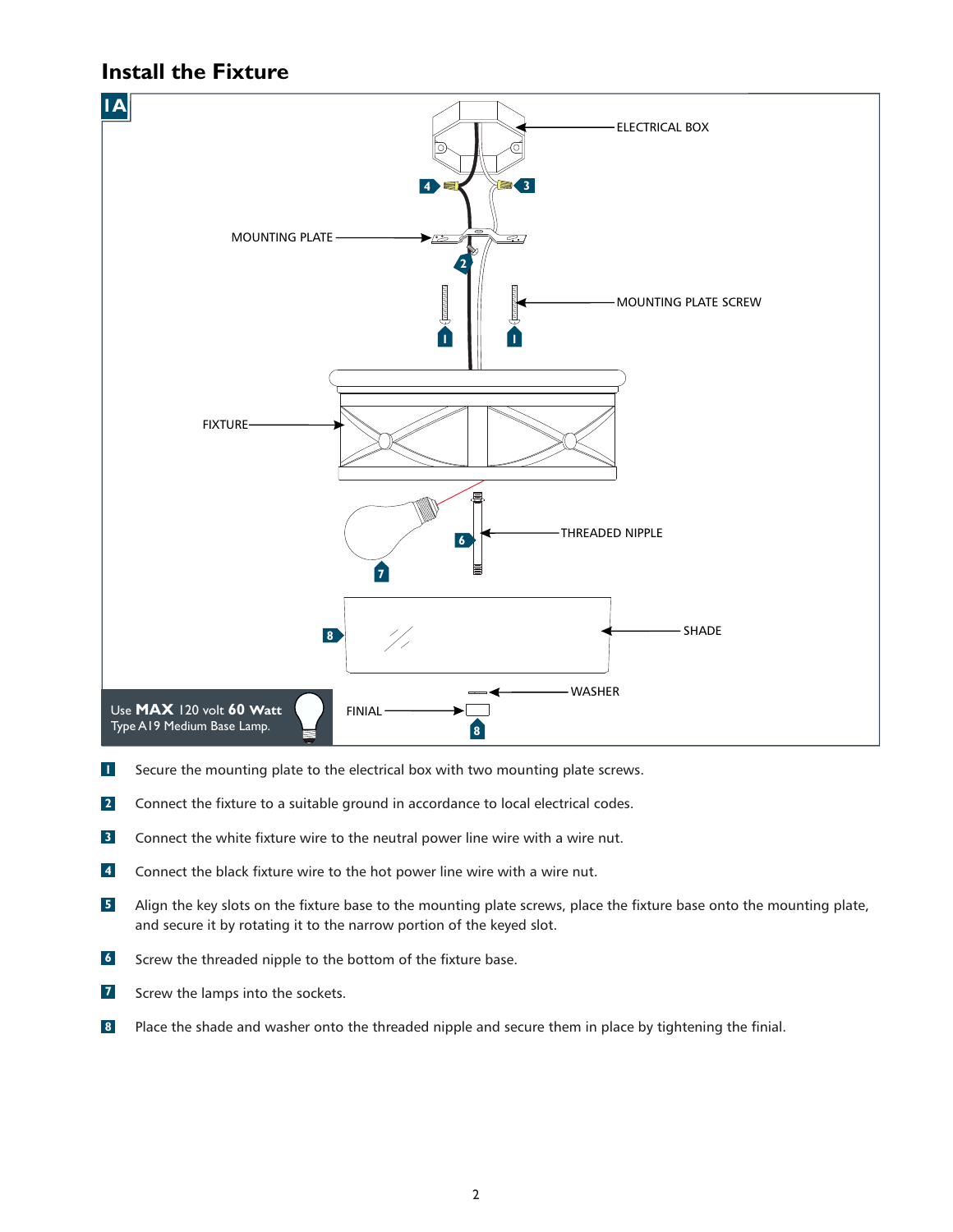### **Installer le Luminaire**



- Fixer la plaque de montage à la boîte électrique avec deux vis de montage. **1**
- Connectez le luminaire à un terrain approprié conformément aux codes électriques locaux. **2**
- Connecter le fil blanc de luminaire sur le fil de la ligne d'alimentation neutre avec un serre-fils. **3**
- Connecter le fil noir de luminaire sur le fil de la ligne d'alimentation à chaud avec un serre-fils. **4**
- Alignez les fentes clés sur le base de luminaire pour les vis de plaque de montage, placez le luminaire sur la plaque de montage et fixez-le en le tournant à la partie étroite de la fente à clé. **5**
- Visser le attache fileté de la partie inférieure de le base de luminaire. **6**
- Visser les ampoules dans les douilles. **7**
- Placez l'abat-jour et la rondelle sur le attache fileté et fixez-les en place en serrant le fleuron. **8**